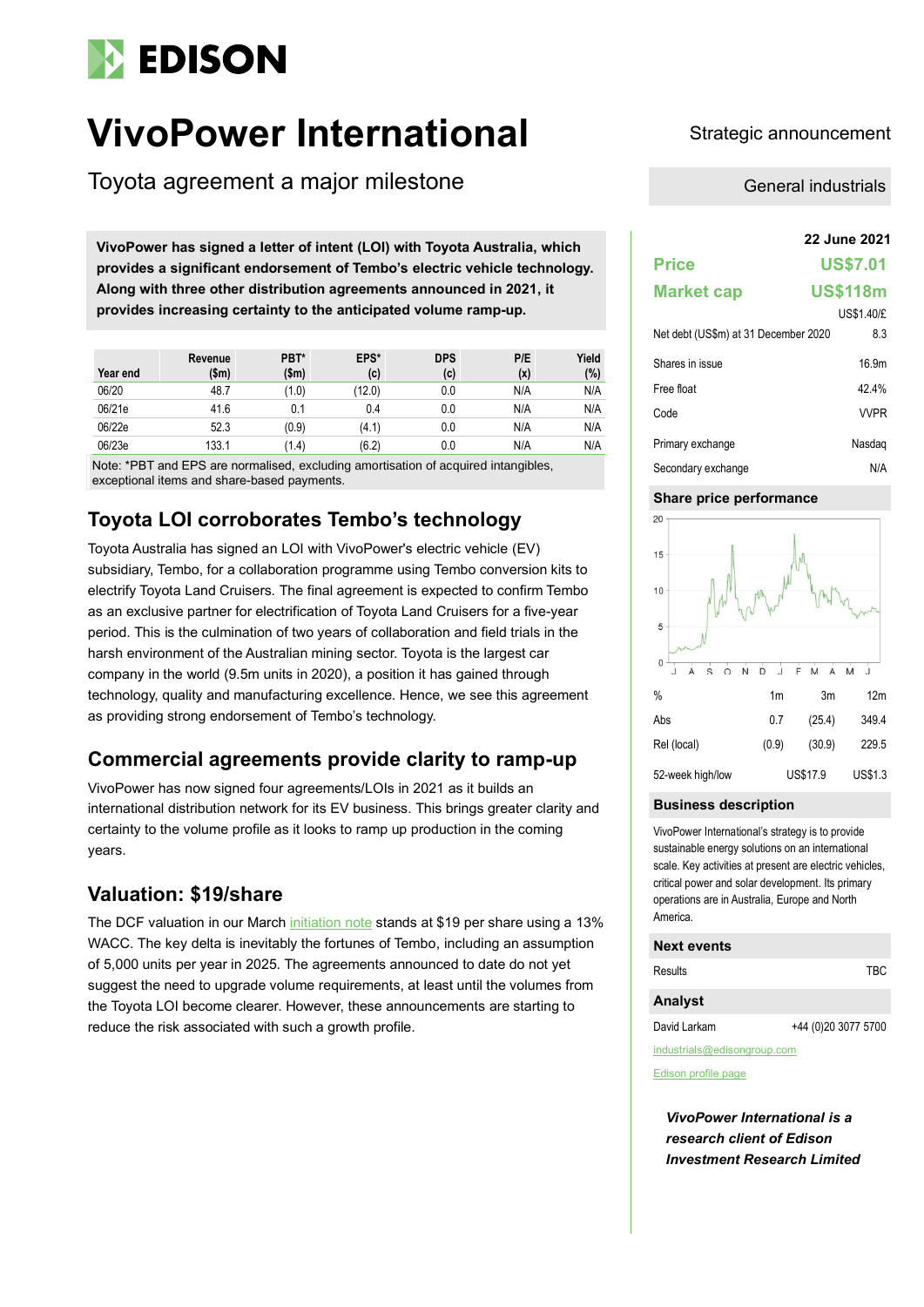

## **Toyota LOI**

VivoPower announced it has signed an LOI with Toyota Motor Corporation of Australia (TMCA) for a collaboration programme using the conversion kits designed by VivoPower subsidiary Tembo for electrification of the powertrain for Toyota Land Cruisers. The LOI is expected to convert into a master service agreement (MSA) under which Tembo will become Toyota's exclusive electrification partner for Land Cruisers for a period of five years. The deal is with TMCA hence, we understand, covers only Australia at present. We note that Australia is a key market for Toyota and Land Cruiser. We also understand that TMCA has been tasked by Toyota Motor Corporation (TMC) to develop an electric Land Cruiser and that this is the only such project globally within Toyota. This would suggest the potential for significantly greater geographic scope, particularly as we believe Toyota is unlikely to want to use multiple powertrain variances as this would add to complexity and cost.

## **Background**

Tembo and Toyota have been working together for a number of years. Around two years ago they started collaborating on vehicles for two international mining groups in Australia. The Land Cruiser/Hilux is the vehicle of choice in the mining sector and Tembo has experience in ruggedisation and electrification. These vehicles have since been undergoing field trials, highlighted by the recent [announcement](https://www.bhp.com/media-and-insights/news-releases/2021/01/bhp-and-toyota-partner-for-light-electric-vehicle-trial/) from BHP.

The partnership, which initially involves the Land Cruiser only, will enable the launch of an off-road EV utility vehicle, fully tested in the harshest environment, into the wider market. The partnership will also permit a more seamless and lower-cost integration from the previous retrofit model (ie Tembo will be fitted into the original vehicle frame rather than the vehicle being purchased with an internal combustion engine and converted).

### **Volumes**

Toyota sells c 400,000 Land Cruisers a year worldwide (total sales since launch in 1951 are now more than 10 million). In 2020, Toyota sold over 25,000 Land Cruisers in Australia and over 40,000 Hilux models. No volume commitments have been announced and they will, in part, depend on the speed of customer adoption of EVs. However, the potential would appear to be a magnitude greater than other recent Tembo agreements, as shown below. We expect the mining sector to be an early adopter given the expected financial benefits (reduced mine ventilation requirements, reduced vehicle maintenance and operating costs), along with increasing commitments to reducing emissions.

## **Future opportunities**

The technology agreement covers Land Cruisers. There is potential to extend to other Toyota vehicles, with the Hilux being the closest model. Following this technology agreement, there is potential for further co-developments of the drive system and powertrain to improve performance.

## **Our interpretation of the agreement**

The agreement is clearly a strong endorsement of Tembo and its technology. Not only is the agreement with the Australian subsidiary of the largest automotive company in the world, but it also covers a flagship model. It is also a step change for Tembo from re-kitting existing vehicles to being an integrated part of the manufacturing process.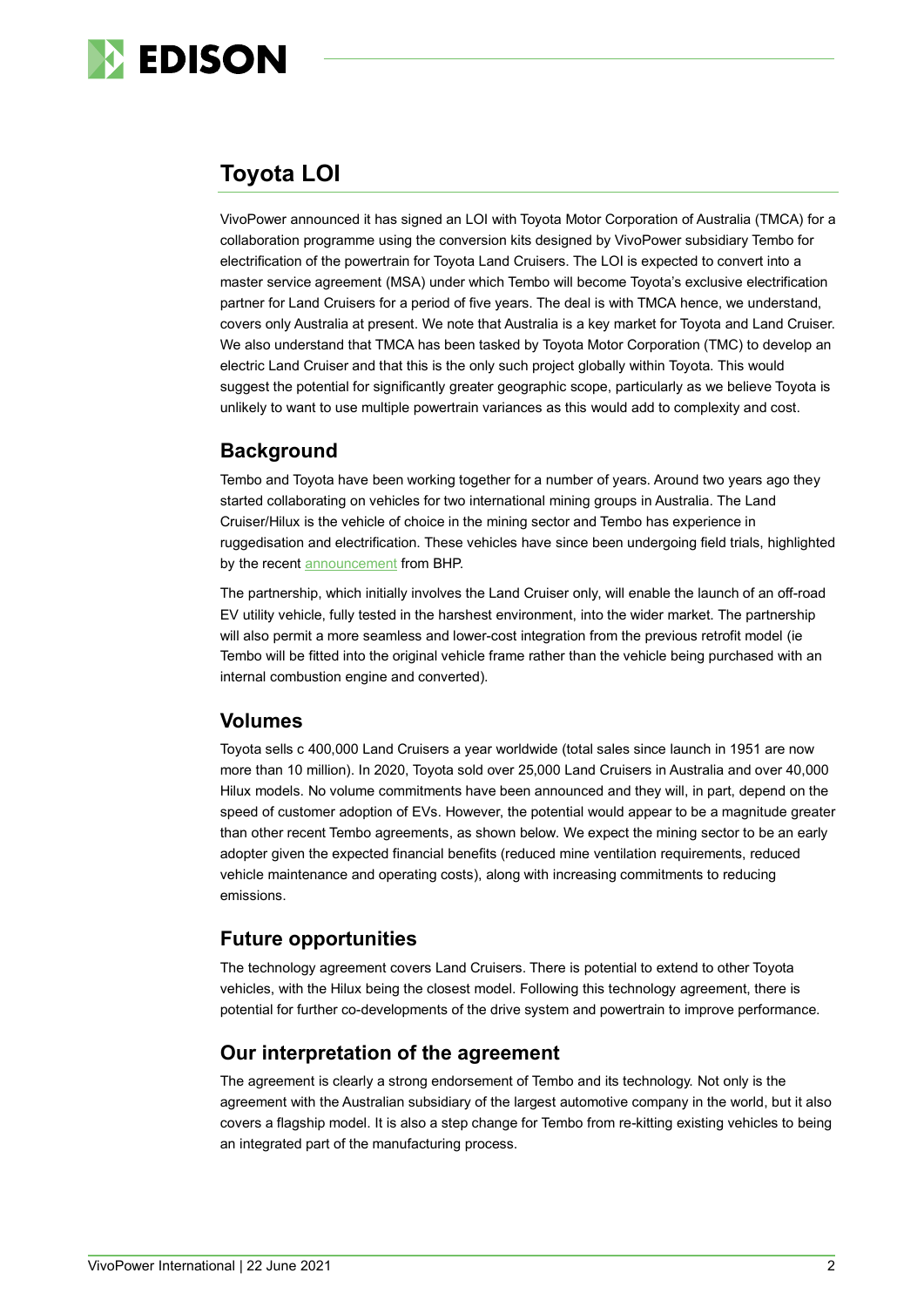

## **Other recent contract announcements**

| <b>Exhibit 1: Summary of recent agreements</b> |                  |           |                      |                        |                |           |        |  |
|------------------------------------------------|------------------|-----------|----------------------|------------------------|----------------|-----------|--------|--|
| Date                                           | Partner          | Region    | Contract             | Technology             | Volume (units) | Timescale | Value  |  |
| January 2021                                   | GB Auto          | Australia | Definitive agreement | Conversion kits        | 2.000          | 4 years   | \$250m |  |
| May 2021                                       | Accès Industriel | Canada    | Heads of terms       | Conversion kits        | 1.675          | 5.5 years | \$120m |  |
| June 2021                                      | Arctic Trucks    | Nordic    | Heads of terms       | Conversion kits        | 800            | 5.5 years | \$58m  |  |
| June 2021                                      | Tovota           | Australia | Letter of intent     | Technology partnership |                | 5 years   |        |  |
| Source: VivoPower                              |                  |           |                      |                        |                |           |        |  |

VivoPower's Tembo EV business has signed a number of commercial agreements in 2021.

### **GB Auto**

[GB Auto](https://gbauto.com.au/) is based in Australia. It is a leading provider of services, products and technology to fleet, heavy vehicle and mobile equipment, and specialises in the mining sector. GB has signed a definitive seven-year agreement under which it has committed to purchasing 2,000 Tembo electric conversion kits in the first four years including at least 500 kits in the first year. The value of the converted vehicles over the four years is estimated at around \$250m. The collaboration will focus on the next-generation 72kWh battery kit for the Land Cruiser and Hilux models and the mining sector.

## **Accès Industriel**

[Accès Industriel](https://acces-s.ca/en/about-us/) is a supplier of mechanica[l equipment](https://acces-s.ca/wp-content/uploads/2020/11/LAND-CRUISER-CATALOG_compressed.pdf) to the mining and industrial sector in Canada. Activities include sales, servicing, customisation/ruggedisation and leasing. Tembo has entered into a non-binding heads of terms to distribute Tembo in Canada. Under the proposed agreement, Accès would purchase 1,675 Tembo electric drivetrain conversion kits through to December 2026 with an estimated value of \$120m.

## **Arctic Trucks**

[Arctic Trucks](https://arctictrucks.com/vehicles-landing-page/) specialises in re-engineering, ruggedisation and conversion of four-wheel drive vehicles for extreme conditions. Tembo has entered into a non-binding heads of terms with Arctic to convert vehicles using Tembo electric kits in the Nordic region of Norway, Sweden, Iceland and Finland. Under the proposed agreement, Arctic Trucks would commit to purchasing 800 Tembo conversion kits over the next five and a half years with an estimated value of \$58m.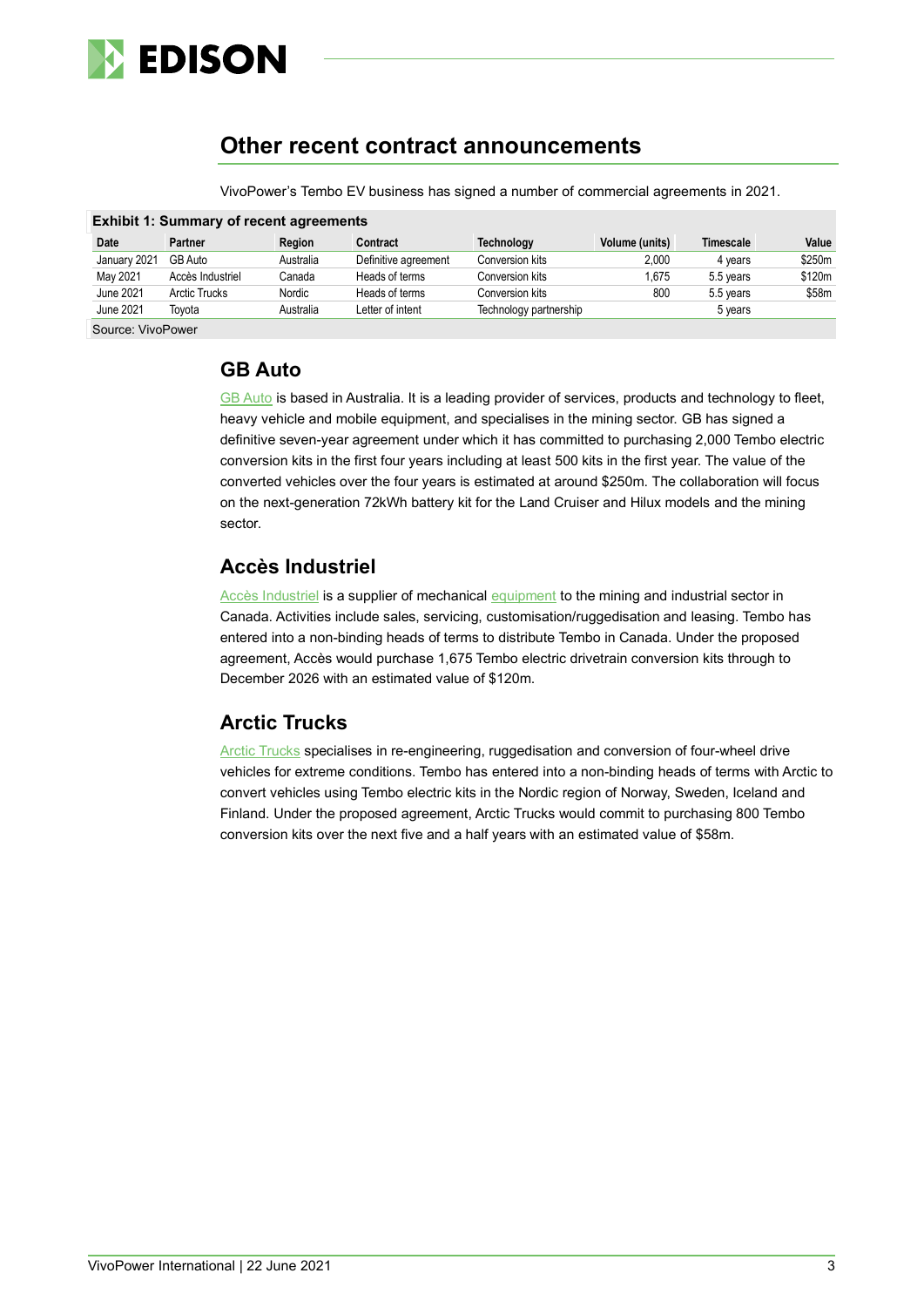

#### **Exhibit 2: Financial summary**

| \$000s                                                   | 2018         | 2019        | 2020        | 2021e       | 2022e       | 2023e        |  |
|----------------------------------------------------------|--------------|-------------|-------------|-------------|-------------|--------------|--|
| Year end 30 June                                         | <b>IFRS</b>  | <b>IFRS</b> | <b>IFRS</b> | <b>IFRS</b> | <b>IFRS</b> | <b>IFRS</b>  |  |
| <b>INCOME STATEMENT</b>                                  |              |             |             |             |             |              |  |
| Revenue                                                  | 33,647       | 39,036      | 48,710      | 41,592      | 52,320      | 133,149      |  |
| Cost of Sales                                            | (28, 524)    | (32, 726)   | (40, 885)   | (35, 963)   | (47, 313)   | (112, 438)   |  |
| Gross Profit                                             | 5,123        | 6,310       | 7,825       | 5,629       | 5,007       | 20,711       |  |
| <b>EBITDA</b>                                            | (6, 335)     | (3,990)     | 3,935       | 4,940       | 5,254       | 11,551       |  |
| Normalised operating profit                              | (7, 595)     | (5, 410)    | 2,169       | 2,281       | 217         | 2,103        |  |
| Amortisation of acquired intangibles                     | 0            | 0           | 0           | 0           | 0           | 0            |  |
| Exceptionals                                             | (23, 156)    | (2,017)     | (3, 410)    | (1,900)     | 0           | 0            |  |
| Share-based payments                                     | 0            | 0           | 0           | 0           | 0           | $\mathbf{0}$ |  |
| Reported operating profit                                | (30, 751)    | (7, 427)    | (1, 241)    | 381         | 217         | 2,103        |  |
| Net Interest                                             | (3,386)      | (3, 239)    | (3, 149)    | (2, 194)    | (1, 110)    | (3, 474)     |  |
| Profit Before Tax (norm)                                 | (10, 981)    | (8,649)     | (980)       | 86          | (893)       | (1, 371)     |  |
| Profit Before Tax (reported)                             | (34, 137)    | (10, 666)   | (4, 390)    | (1, 814)    | (893)       | (1, 371)     |  |
| Reported tax                                             | 6,258        | (557)       | (713)       | 453         | 223         | 343          |  |
| Profit After Tax (norm)                                  | (10, 981)    | (8,649)     | (1, 176)    | 65          | (670)       | (1,029)      |  |
| Profit After Tax (reported)                              | (27, 879)    | (11, 223)   | (5, 103)    | (1,360)     | (670)       | (1,029)      |  |
|                                                          | 13,557       | 13,557      | 13,557      | 15,700      | 16,500      | 16,500       |  |
| Basic average number of shares outstanding (m)           |              |             |             | 0.41        |             |              |  |
| EPS - basic normalised (c)                               | (81.00)      | (63.80)     | (12.00)     |             | (4.06)      | (6.23)       |  |
| EPS - diluted normalised (c)                             | (81.00)      | (63.80)     | (12.00)     | 0.41        | (4.06)      | (6.23)       |  |
| EPS - basic reported (c)                                 | (205.64)     | (82.78)     | (37.64)     | (8.66)      | (4.06)      | (6.23)       |  |
| Dividend (\$)                                            | 0.00         | 0.00        | 0.00        | 0.00        | 0.00        | 0.00         |  |
| <b>BALANCE SHEET</b>                                     |              |             |             |             |             |              |  |
| <b>Fixed Assets</b>                                      | 55,034       | 36,826      | 41,907      | 44,803      | 54,192      | 84,154       |  |
| Intangible Assets                                        | 36,402       | 31,762      | 29,849      | 31,750      | 40,423      | 46,206       |  |
| <b>Tangible Assets</b>                                   | 1,915        | 2,951       | 2,486       | 3,678       | 4,393       | 28,573       |  |
| Investments & other                                      | 16,717       | 2,113       | 9,572       | 9,375       | 9,375       | 9,375        |  |
| <b>Current Assets</b>                                    | 21,278       | 36,283      | 20,473      | 46,143      | 22,580      | 32,839       |  |
| <b>Stocks</b>                                            | 0            | 0           | 0           | 1,146       | 1,588       | 5,476        |  |
| <b>Debtors</b>                                           | 7,903        | 14,992      | 12,556      | 10,721      | 12,399      | 19,770       |  |
| Cash & cash equivalents                                  | 1,939        | 7,129       | 2,824       | 29,182      | 5,000       | 5,000        |  |
| Other                                                    | 11,436       | 14,162      | 5,093       | 5,093       | 3,593       | 2,593        |  |
| <b>Current Liabilities</b>                               | (20, 610)    | (29, 133)   | (19, 679)   | (16, 472)   | (19,004)    | (28, 704)    |  |
| Creditors                                                | (14, 082)    | (24, 639)   | (15, 395)   | (13,046)    | (14, 891)   | (22, 511)    |  |
| Tax and social security                                  | (103)        | (449)       | (75)        | (528)       | (305)       | 38           |  |
| Short term borrowings                                    | (3,955)      | (2, 327)    | (1, 312)    | 0           | 0           | $\mathbf{0}$ |  |
| Other                                                    | (2, 470)     | (1,718)     | (2,897)     | (2,897)     | (3,808)     | (6, 231)     |  |
| Long Term Liabilities                                    | (18, 699)    | (21, 460)   | (24, 811)   | (26, 954)   | (21, 297)   | (54, 051)    |  |
| Long term borrowings                                     | (18, 385)    | (19, 359)   | (24, 642)   | (25, 954)   | (19, 983)   | (51, 901)    |  |
| Other long-term liabilities                              | (314)        | (2, 101)    | (169)       | (1,000)     | (1, 314)    | (2, 151)     |  |
| <b>Net Assets</b>                                        | 37,003       | 22,516      | 17,890      | 47,519      | 36,470      | 34,237       |  |
|                                                          | $\mathbf{0}$ | 0           | 184         | 6,300       | 6,301       | 6,302        |  |
| Minority interests                                       | 37,003       | 22,516      | 18,074      | 53,819      | 42,771      | 40,539       |  |
| Shareholders' equity                                     |              |             |             |             |             |              |  |
| <b>CASH FLOW</b>                                         |              |             |             |             |             |              |  |
| Op Cash Flow before WC and tax                           | (6, 335)     | (3,990)     | 3,935       | 4,940       | 5,254       | 11,551       |  |
| Working capital                                          | 18,461       | 570         | (3, 145)    | (829)       | 1,040       | (584)        |  |
| Exceptional & other                                      | (3, 229)     | 684         | (4,999)     | (3, 843)    | (500)       | 0            |  |
| Tax                                                      | 0            | 0           | (477)       | (475)       | 0           | 0            |  |
| Net operating cash flow                                  | 8,897        | (2,736)     | (4,686)     | (208)       | 5,793       | 10,967       |  |
| Capex                                                    | 1,196        | 116         | (452)       | (4, 752)    | (14, 426)   | (39,410)     |  |
| Acquisitions/disposals                                   | (17, 823)    | 11,736      | 746         | (1,500)     | 0           | 0            |  |
| Net interest                                             | (3,386)      | (3,243)     | (515)       | (2, 194)    | (1, 110)    | (3, 474)     |  |
| Equity financing                                         | 0            | 0           | 0           | 26,358      | 0           |              |  |
| <b>Dividends</b>                                         | $\mathbf{0}$ | 0           | 0           | 0           | 0           | 0            |  |
| Other                                                    |              |             |             |             |             |              |  |
| Net Cash Flow                                            | (11, 116)    | 5,873       | (4,907)     | 17,705      | (9, 742)    | (31, 918)    |  |
| Opening net debt/(cash)                                  | (9, 285)     | (20, 401)   | (14, 557)   | (22, 945)   | (5, 240)    | (14, 983)    |  |
| FX.                                                      | 0            | 1,102       | (3, 100)    | 0           | 0           | 0            |  |
| Other non-cash movements                                 | $\mathbf{0}$ | (1, 131)    | (381)       | 0           | 0           | $\mathbf{0}$ |  |
| Closing net debt/(cash)                                  | (20, 401)    | (14, 557)   | (22, 945)   | (5, 240)    | (14, 983)   | (46, 901)    |  |
| Source: ViveDower International coopunte Edison Investme |              | nt Donograp |             |             |             |              |  |

Source: VivoPower International accounts, Edison Investment Research